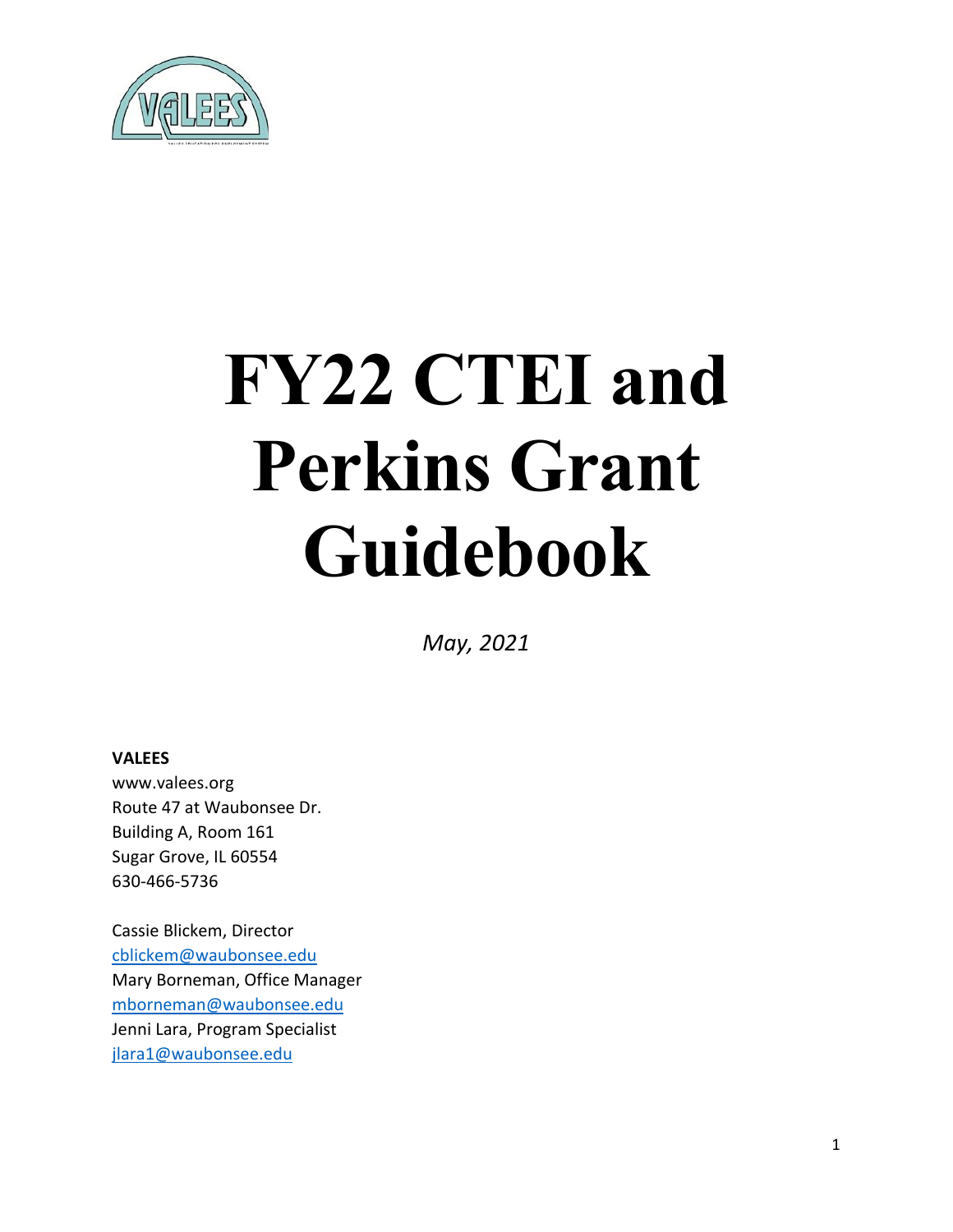

| Contents |  |  |  |
|----------|--|--|--|
|          |  |  |  |
|          |  |  |  |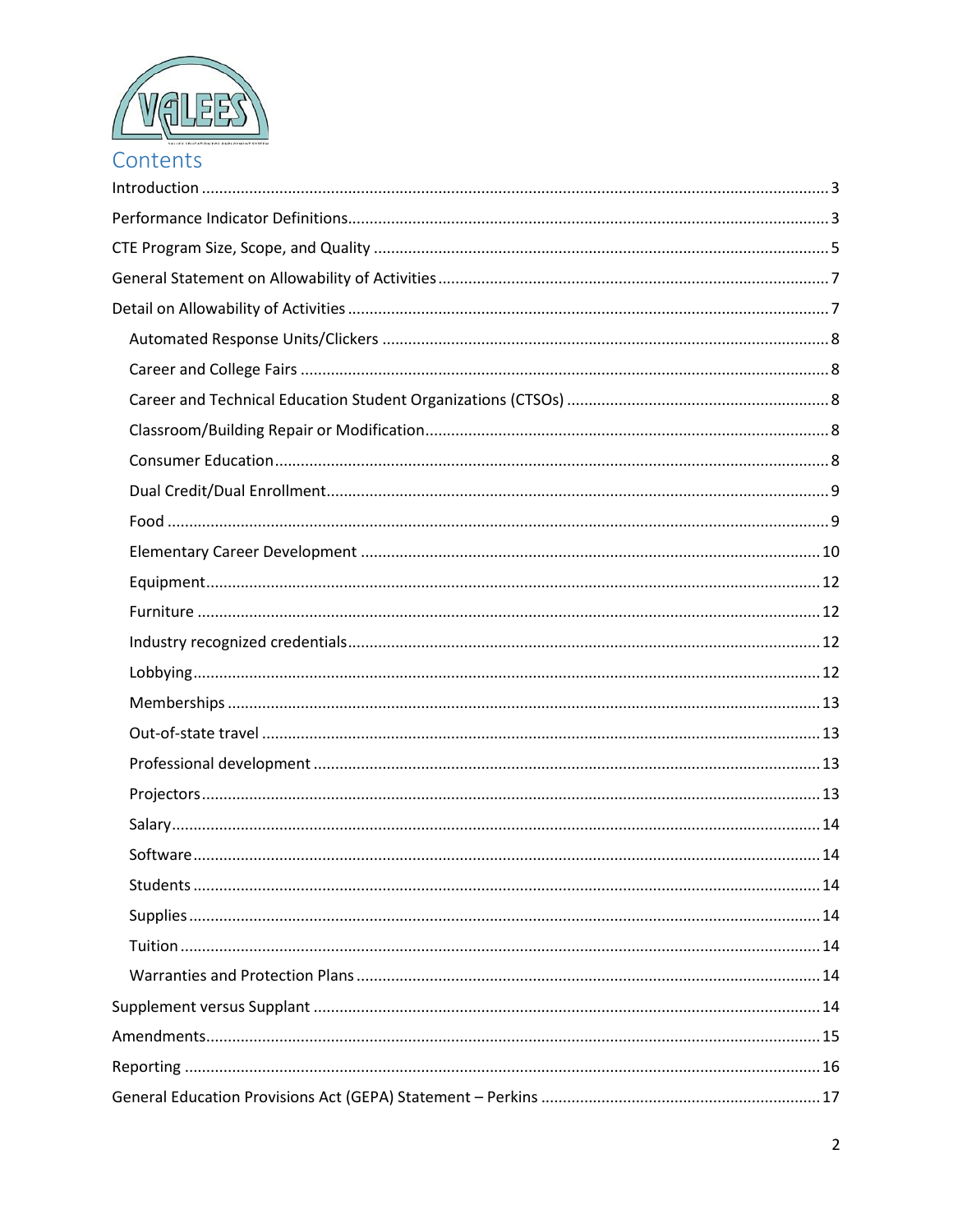

## <span id="page-2-0"></span>Introduction

As districts design activities for the FY22 state Career and Technical Education (CTEI) and federal Perkins grant applications, please review the district Local Needs Assessment completed in FY20 found in the state IWAS application and the recently sent Perkins Performance Indicator data. Both documents, the LNA and performance indicator data should inform the grant activities and purchases the district makes.

# <span id="page-2-1"></span>Performance Indicator Definitions

VALEES member districts should consider how activities can support student attainment of the Perkins performance indicators. [Perkins performance indicator definitions for SFY 2021 -](https://www.isbe.net/Documents/Perkins-V-FY21-24-Secondary-Perf-Indicator-Definitions.pdf) 2024 from the Illinois State Board of Education are available below. Review district Perkins performance indicator data sent by VALEES in May, 2021.

In the Perkins V legislation, a concentrator is defined at the secondary school level as "an eligible recipient who has completed at least 2 courses in a single career and technical education program or program of study." Perkins V formalizes the concentrator definition and past practice.

**Secondary 1S1: Four-Year Graduation Rate** The percentage of CTE concentrators who graduate high school, as measured by the four-year adjusted cohort graduation rate (defined in Section 8101 of the Elementary and Secondary Education Act [ESEA] of 1965).

Numerator: The unduplicated number of exiting CTE concentrators who received a diploma in the reporting year and were reported as a first-year, first-time grade nine student in any year between the report year and the reporting year minus three.

Denominator: The unduplicated number of exiting CTE concentrators who entered grade nine in the reporting year minus three with a qualifying exit code.

**Secondary 1S2: Extended (Six-Year) Graduation Rate** The percentage of CTE concentrators who graduate high school, as measured by an extended-year adjusted cohort graduation rate (defined in Section 8101 of the ESEA of 1965).

Numerator: The unduplicated number of exiting CTE concentrators who received a diploma in the reporting year and were reported as a first-year, first-time grade nine student in any year between the report year and the reporting year minus five.

Denominator: The unduplicated number of exiting CTE concentrators who entered grade nine in the reporting year minus five with a qualifying exit code.

**Secondary 2S1: Academic Proficiency in Reading/Language Arts** CTE concentrator proficiency in the challenging state academic standards adopted by the state under Section1111(b)(1) of the ESEA of 1965, as measured by the academic assessments in reading/language arts as described in Section 1111(b)(2) of such Act.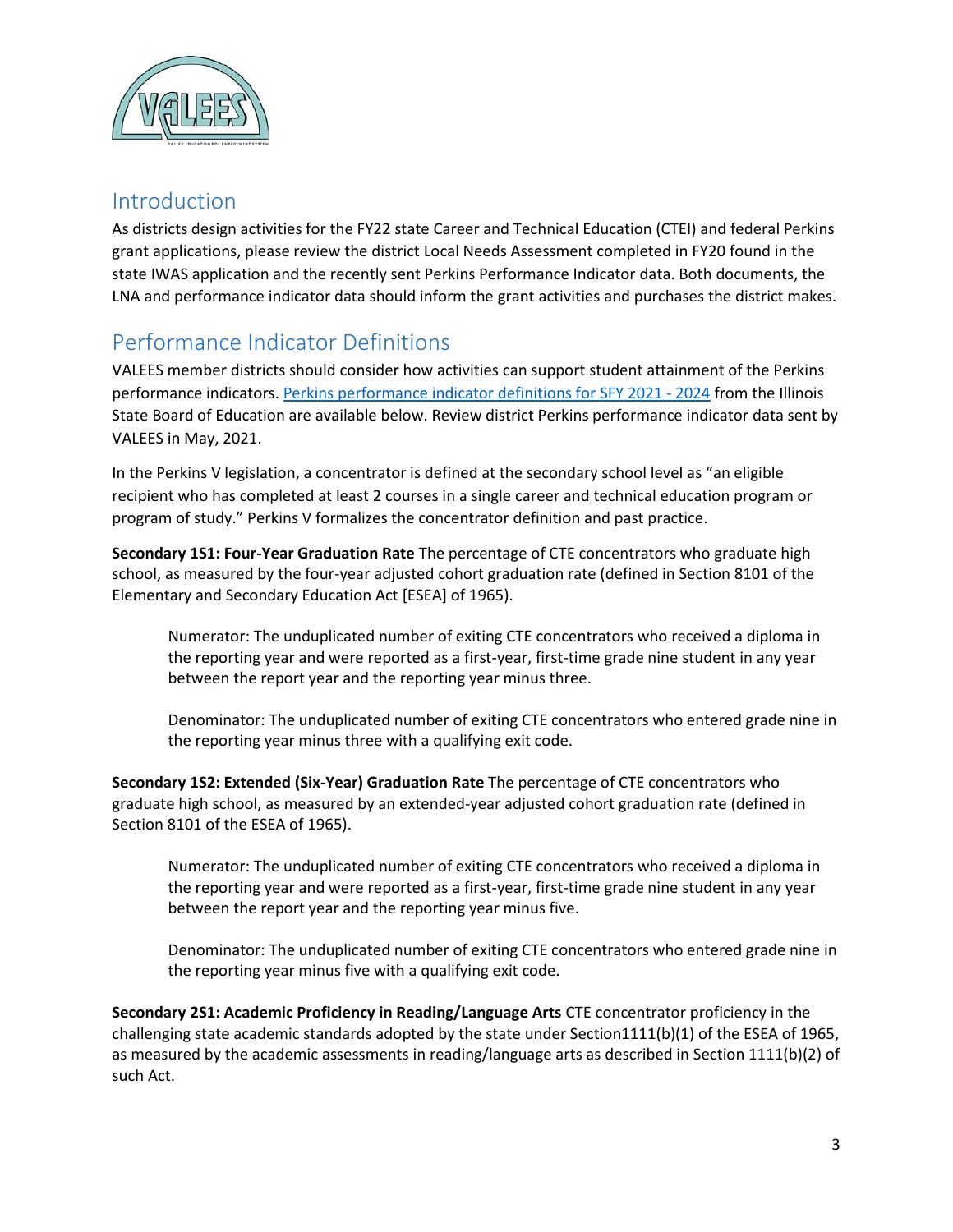

Numerator: The unduplicated number of CTE concentrators with a "proficient" score in the reading/language arts section on a statewide high school assessment exam during the reporting year.

Denominator: The unduplicated number of CTE concentrators enrolled during the reporting year with a valid statewide high school assessment exam.

**Secondary 2S2: Academic Proficiency in Mathematics** CTE concentrator proficiency in the challenging state academic standards adopted by the state under Section1111(b)(1) of the ESEA of 1965, as measured by the academic assessments in mathematics as described in Section 1111(b)(2) of such Act.

Numerator: The unduplicated number of CTE concentrators with a "proficient" score in the mathematics section on a statewide high school assessment exam during the reporting year.

Denominator: The unduplicated number of CTE concentrators enrolled during the reporting year with a valid statewide high school assessment exam.

**Secondary 2S3: Academic Proficiency in Science** CTE concentrator proficiency in the challenging state academic standards adopted by the state under Section1111(b)(1) of the ESEA of 1965, as measured by the academic assessments in science as described in Section 1111(b)(2) of such Act.

Numerator: The unduplicated number of CTE concentrators with a "proficient" score in the science section on a statewide high school assessment exam during the reporting year.

Denominator: The unduplicated number of CTE concentrators enrolled during the reporting year with a valid statewide high school assessment exam.

**Secondary 3S1: Postsecondary Placement** The percentage of CTE concentrators who, in the second quarter after exiting from secondary education, are in postsecondary education or advanced training, military service, or a service program that receives assistance under Title I of the National and Community Service Act of 1990 (42 U.S.C. 12511 et seq.), are volunteers as described in Section 5(a) of the Peace Corps Act (22 U.S.C. 2504(a)) or are employed.

Numerator: The unduplicated number of CTE concentrators exiting in the reporting year minus one and are reported as enrolled in a postsecondary institution within six months (two quarters) of July 31 of the reporting year minus one.

Denominator: The unduplicated number of exiting CTE concentrators who exited in the reporting year minus one.

**Secondary 4S1: Nontraditional Program Enrollment** The percentage of CTE concentrators in career and technical education programs and programs of study that lead to nontraditional fields.

Numerator: The unduplicated number of CTE concentrators in a CTE cluster area that is identified as nontraditional to the student's reported gender. (If a student achieves concentrator status in multiple clusters and is considered nontraditional in any of them, that is the student's official designation.)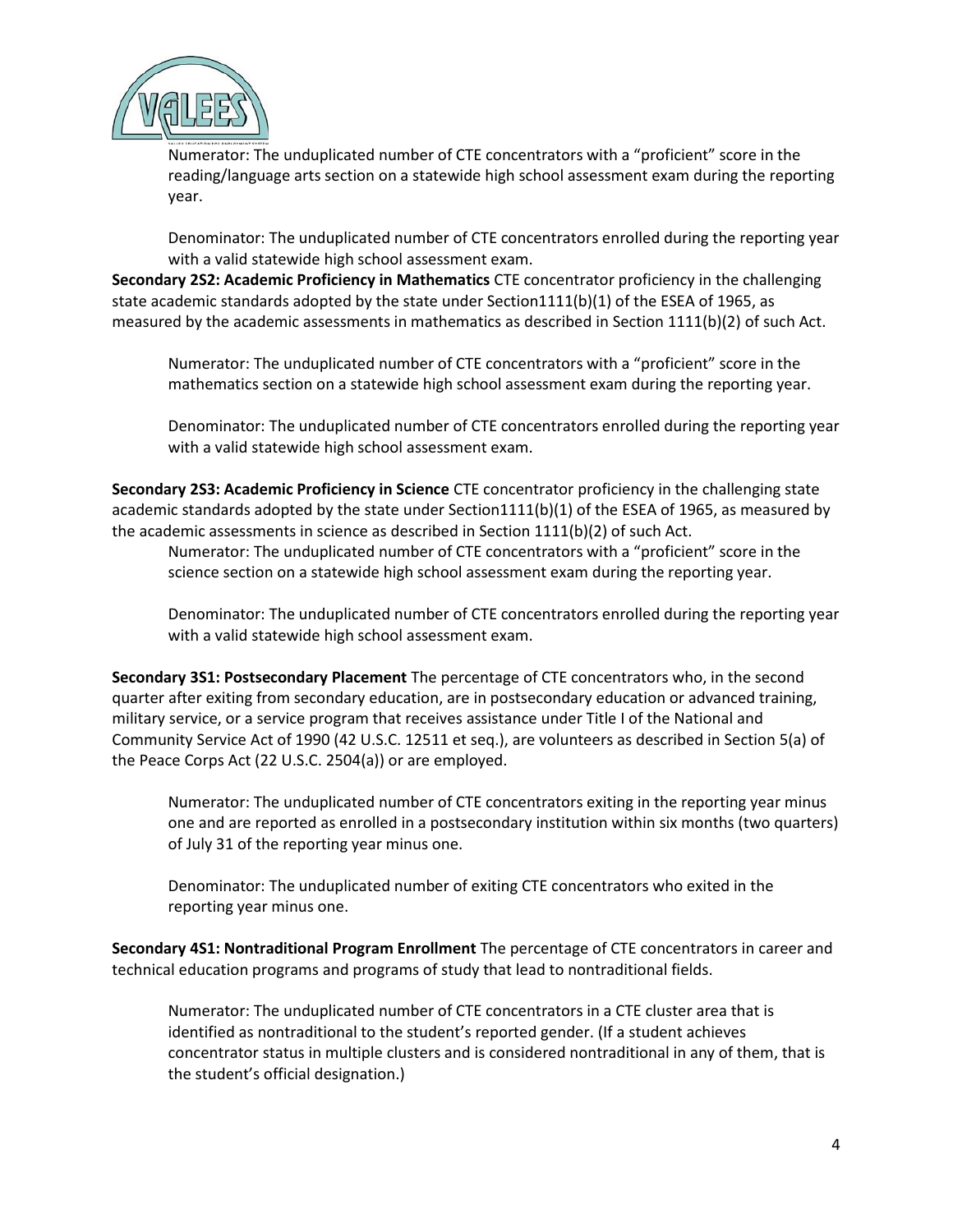

Denominator: The unduplicated number of CTE concentrators enrolled in all clusters having a nontraditional designation during the reporting year.

**Secondary 5S2: Program Quality – Attained Postsecondary Credits** The percentage of CTE concentrators graduating from high school having attained postsecondary credits in the relevant career and technical education program or program of study earned through a dual or concurrent enrollment or another credit transfer agreement.

Numerator: The unduplicated number of exiting CTE concentrators who received a diploma or certificate of completion in the reporting year and who have a passing grade in a course identified as dual credit. (Dual credit courses must have a postsecondary institution's Integrated Postsecondary Education Data System code to be accepted in SIS.)

Denominator: Unduplicated count of CTE concentrators who graduated during the reporting year.

**Secondary 5S3: Program Quality – Work-Based Learning** The percentage of CTE concentrators graduating from high school having participated in work-based learning.

Numerator: Unduplicated count of CTE concentrators who graduated during the reporting year and took at least 1 work-based learning course during their high school career

Denominator: Unduplicated count of CTE concentrators who graduated during the reporting year

# <span id="page-4-0"></span>CTE Program Size, Scope, and Quality

CTEI and Perkins grant expenditures should suppor[t size, scope and quality.](https://www.isbe.net/Documents/Perkins-V-FY21-24-Size-Scope-Quality.pdf) Closely review the quality components of a CTE Program. All criteria of a quality Program of Study must be met 22-23. Use grant funds to support the full implementation of a quality Program of Study.

- 1. **Development and Engagement:** All programs of study must be developed through close K-12 and postsecondary collaboration, respond to the analysis and findings of the CLNA, and be informed by external stakeholders, including, but not limited to, business and industry, local workforce boards, adult education providers, and community-based organizations. An advisory committee must meet at least annually to review and support programs of study (and/or to consider multiple programs of study within a cluster or related cluster grouping). The advisory committee must review labor market information; provide input on current industry practices; identify high-skill, high-wage, and in-demand occupations and related competencies within the region; consider long-term industry trends and future of work; and participate in the continuous improvement process described in Criterion 9.
- 2. **Employer-Informed Competencies and Skills:** The program of study must align instruction and experiences to a progression of employer-informed technical and essential employability competencies that lead to readiness for employment or further education for high-skill, highwage, and in-demand occupations identified during the engagement process.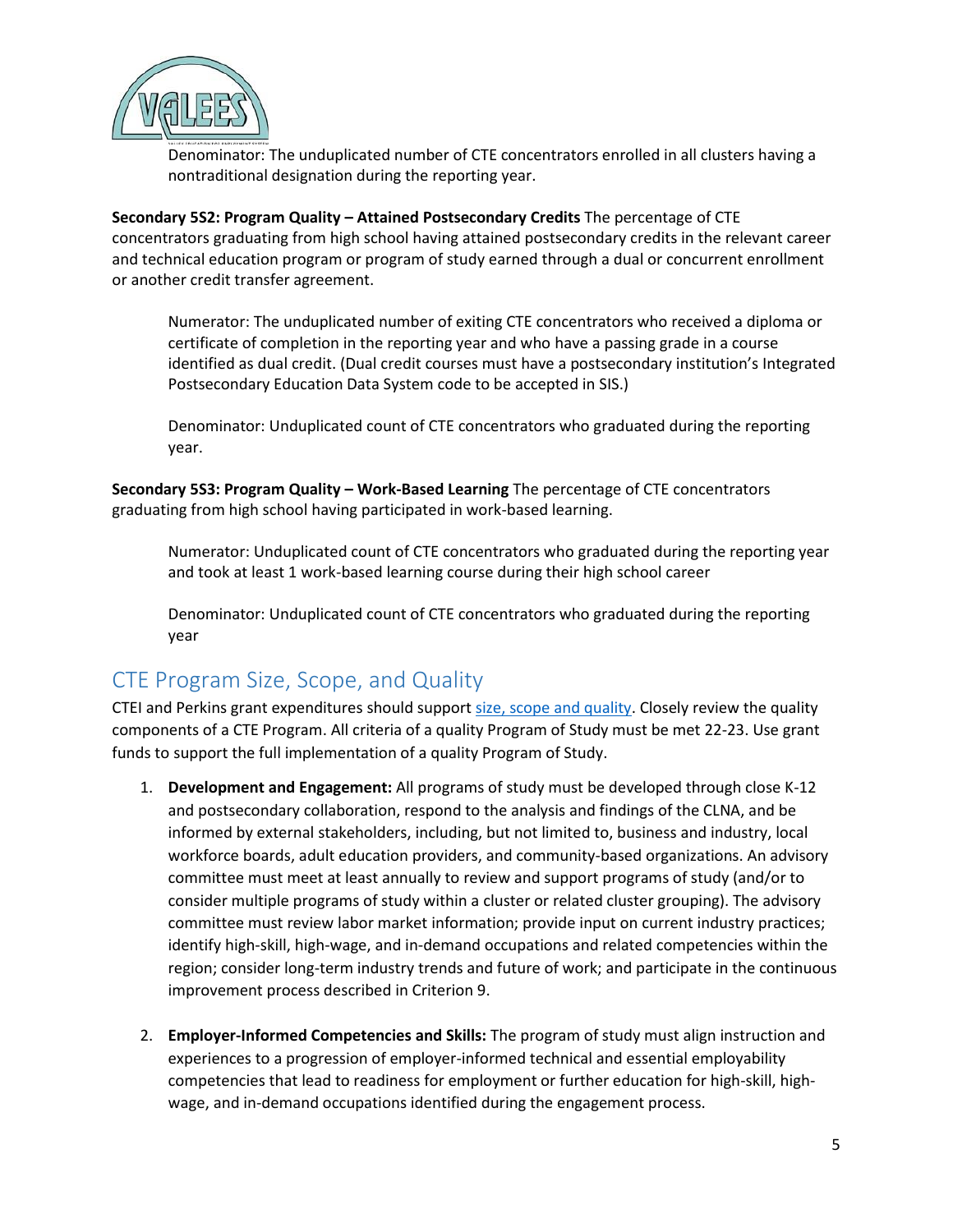

- 3. **Academic Instruction and Supports:** The program of study must include challenging academic instruction and student supports and interventions to facilitate successful student progressions into and through required coursework and avoid remediation to the extent possible. The programs of study instruction must be by a qualified teacher as defined by ISBE or a community college in compliance with ICCB Administrative Rules and accrediting bodies. Dual credit instructors must meet requirements as described in the Dual Credit Quality Act and be in accordance with ICCB administrative rules.
- 4. **Recruitment and Access:** Districts and colleges must develop a student recruitment and retention plan through the CLNA beginning in SFY 2021 to address equity gaps that are evident as early as middle school, including gaps in program of study access, participation, persistence, and completion. Programs of study must ensure access is equitable and all students are able to receive support to persist and succeed in CTE courses and opportunities.
- 5. **Instructional Sequence:** Programs of study must provide a non-duplicative, fully articulated sequence of courses from K-12 through postsecondary (including four-year transitions, where appropriate). There must be multiple entry and exit points and stackable credentials must be incorporated.

Middle School and Secondary: The middle school and secondary program of study course sequence must, at minimum:

- Provide guidance and instruction on the concept of career clusters and support for student selection of a cluster of interest prior to a cluster-specific orientation course with related career awareness activities;
- Include an orientation course providing a broad understanding of the specific cluster or cluster grouping that applies to the program of study in which the student is enrolled, and that includes career exploration;
- Include an advanced course developing competencies and skills needed for entry-level employment or further postsecondary education;
- Incorporate credit transfer opportunities (e.g., dual credit, articulation agreement) and/or training for an industry-recognized credential; and
- Include instruction and evaluation in safety as appropriate within the curriculum.
- 6. **Work-Based Learning:** Programs of study must include a secondary to postsecondary continuum of work-based learning and related authentic learning experiences that includes, at minimum, each of the following:
	- Team-based challenges and/or CTSOs; and
	- One or more of the following, at both the secondary and postsecondary levels: internships, career-related service learning, paid work experience, onthe-job training, incumbent worker training, transitional jobs, apprenticeships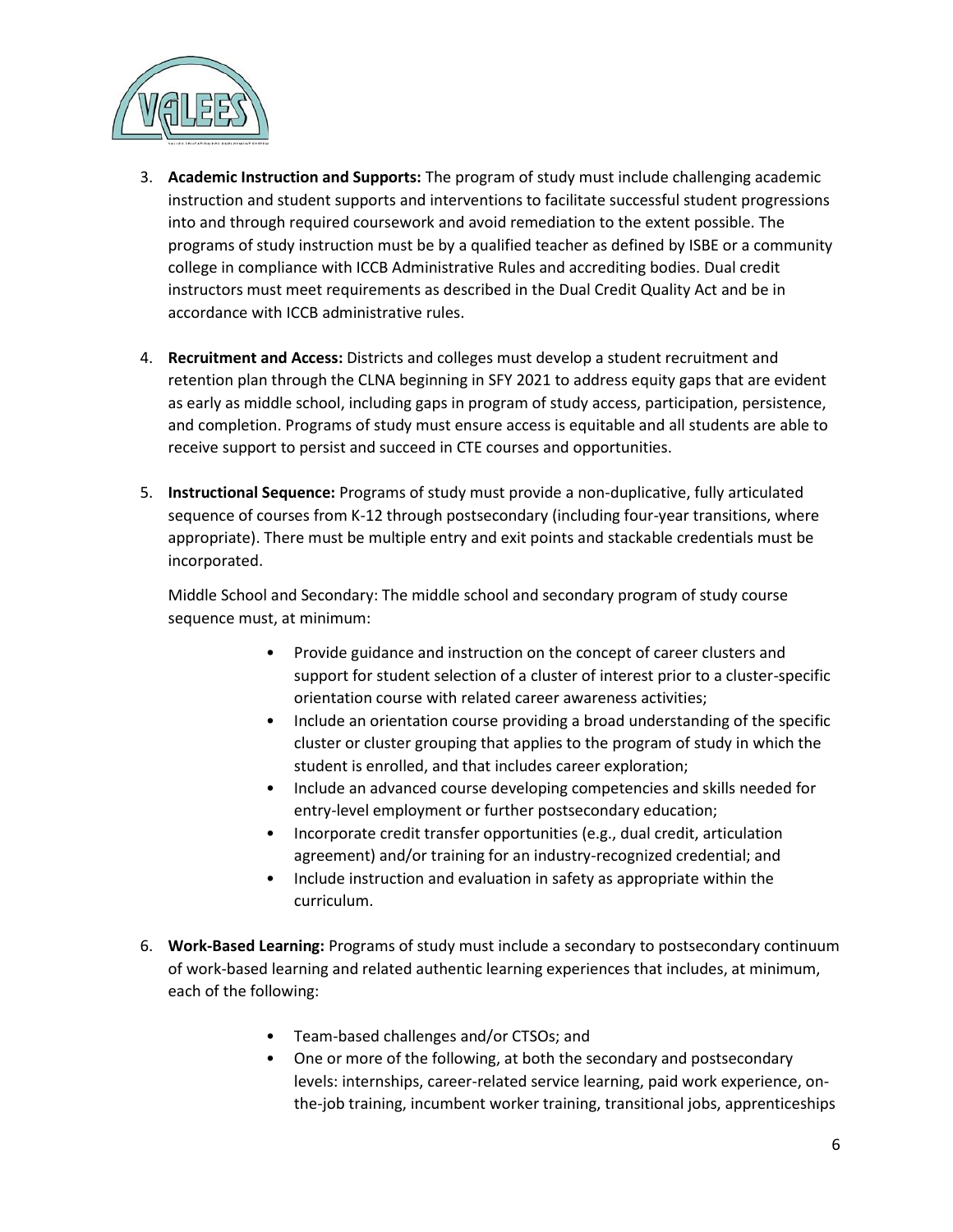

(i.e., youth, pre-, registered, non-registered, research), student-led enterprise, remote work for a client/employer, school-based enterprise, cooperative work agreement or clinical experience.

- 7. **Instructors:** Instructors within programs of study are qualified, collaborate with industry professionals, and engage in applicable professional learning.
- 8. **Facilities and Equipment:** Programs of study are offered in appropriate and accessible facilities that use industry standard technology and equipment.
- 9. **Continuous Improvement:** The district and college use a continuous improvement process that evaluates and improves the program of study in collaboration with those stakeholders and the local or joint advisory committee.

# <span id="page-6-0"></span>General Statement on Allowability of Activities

Grant funds support Career and Technical Education programs, students and teachers. When writing the FY22 grants, districts should refer to their approved CTE program list available at [www.valees.org](http://www.valees.org/) then Career Pathways then Approved Programs. Funds should be spent on supporting these programs, students, and educators. Grant funds can also be used for student support services to assist CTE students from special populations, career guidance and academic counseling services for CTE students and work-based learning activities for CTE students.

# <span id="page-6-1"></span>Detail on Allowability of Activities

The table beginning on page 8 provides specific activities and their allowability. The information below is either directly from **Illinois State Board of Education written materials provided in the IWAS grant** application or from VALEES member experience in submitting grants.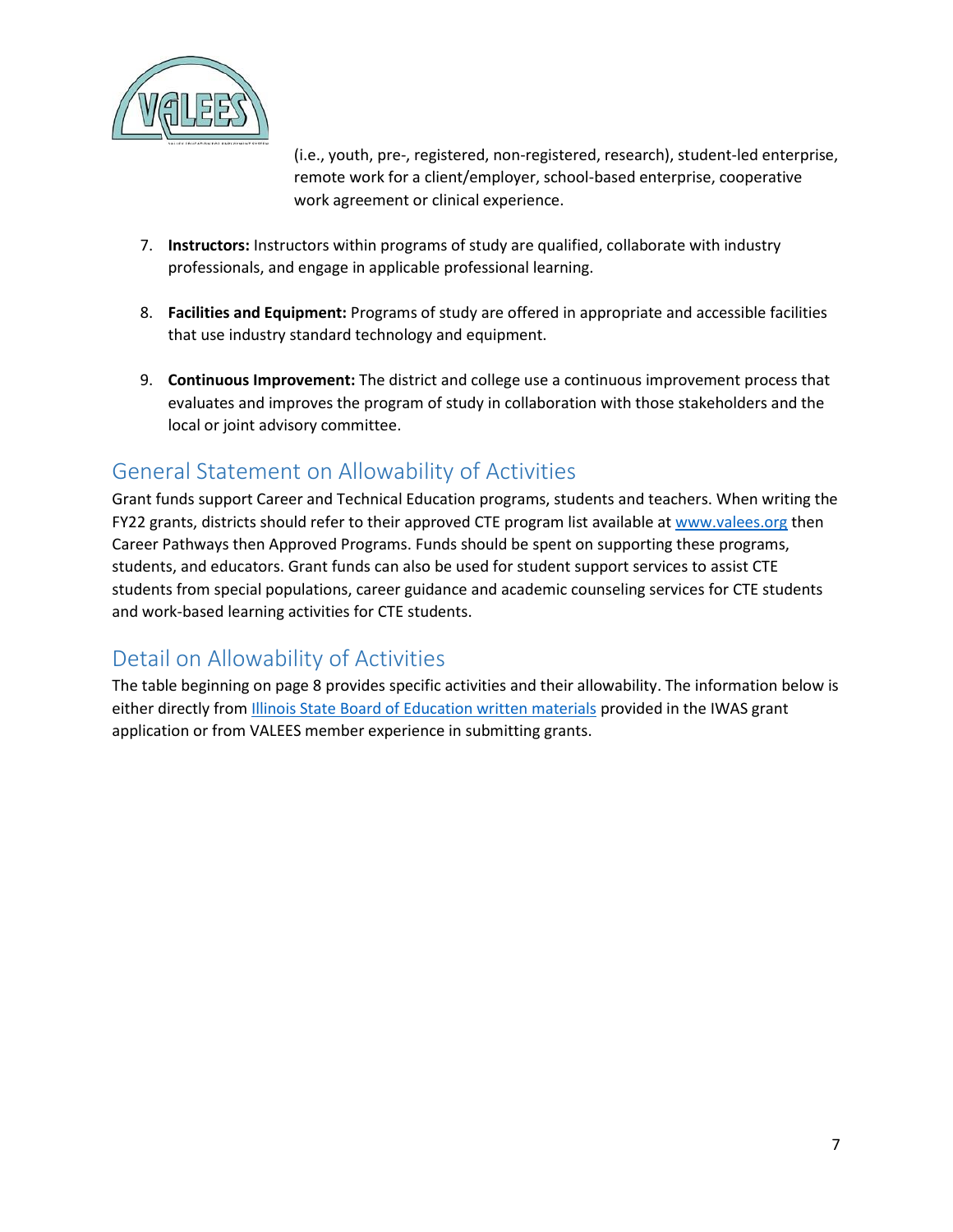

## <span id="page-7-0"></span>Automated Response Units/Clickers

#### Not allowable.

## <span id="page-7-1"></span>Career and College Fairs

Costs for Career and College Fairs are acceptable on a pro-rated basis (percent CTE students served out of total number of students served) or indicate that the Career and College Fair is only for CTE students.

<span id="page-7-2"></span>Career and Technical Education Student Organizations (CTSOs)

CTEI and Perkins funds can only be used for [nationally and Illinois recognized CTSOs](https://www.isbe.net/ctso) that are aligned to approved secondary CTE programs, are advised by appropriately licensed CTE teachers, and have CTE student members. Student costs are only allowed for those participating in approved secondary CTE programs.

Allowable CTSO costs are:

o Transportation for state competition and leadership conferences utilizing most cost-effective means;

o Special Population state and national membership;

o Student's registration/fees for state and national competition and leadership conferences;

o Chapter advisor state professional development;

o Chapter advisor to attend national conference – handle on a case-by-case basis; and

o New CTSO's (chapter advisor) stipend that are not currently being paid for by other funding sources (e.g., local, state, etc.)

Not allowable CTSO costs are:

o Student hotel costs;

o Membership fees for students who are not special populations; and

o Out-of-state travel for students, including CTSO events/competitions. More than 50 miles outside of the Illinois border constitutes out-of-state.

<span id="page-7-3"></span>Classroom/Building Repair or Modification

General classroom furniture, equipment, any physical modifications and building repairs are the responsibility of the local district. Not allowable in the grant.

## <span id="page-7-4"></span>Consumer Education

Costs for consumer education classes are not allowable. Do not use the words "consumer education" in the grant narrative. Consumer education materials, supplies, curriculum, etc. are **never** allowable.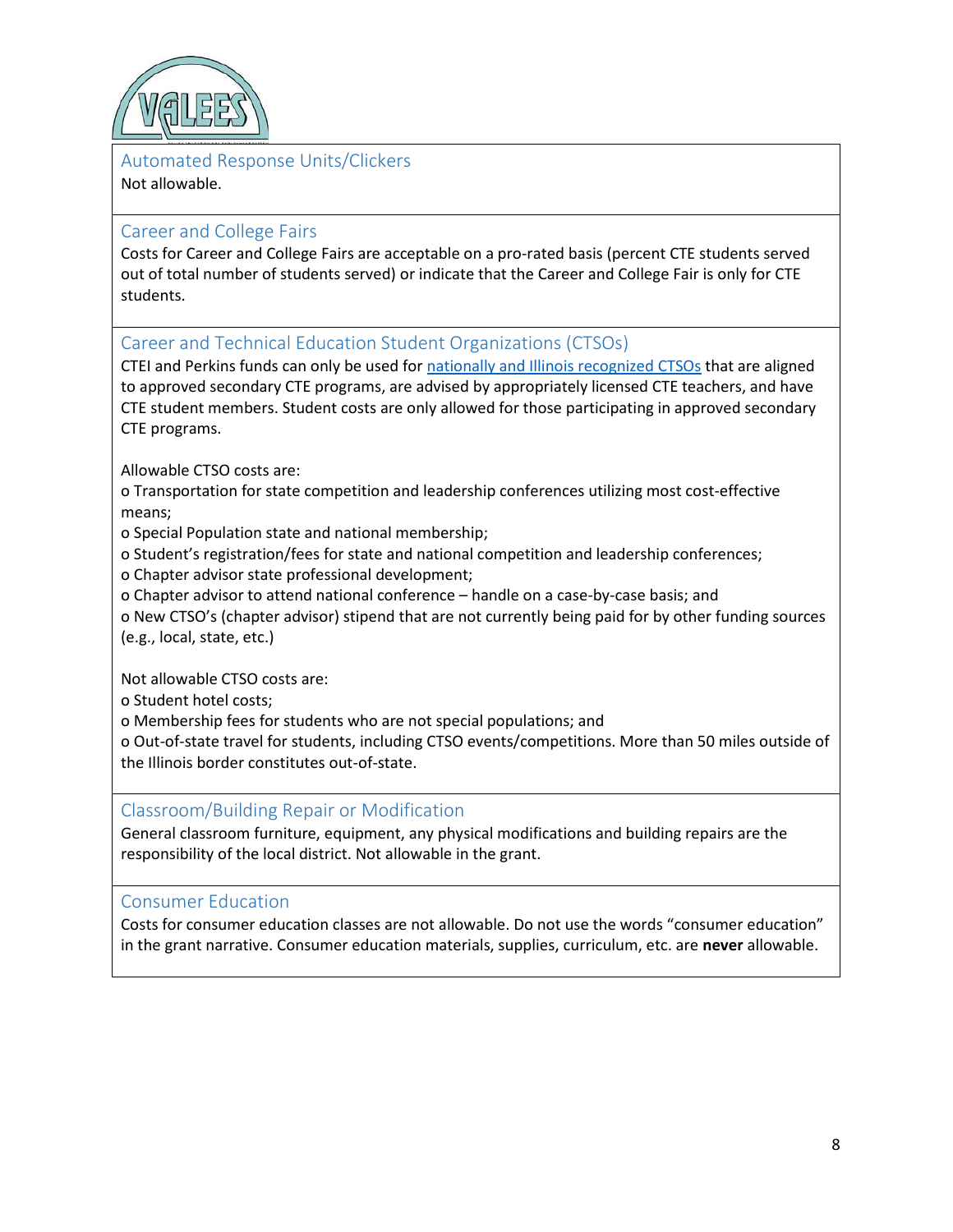

### <span id="page-8-0"></span>Dual Credit/Dual Enrollment

Grants can pay dual credit costs for members of special populations only.

Perkins V Section 135(b)(5)(S) allows for support to reduce or eliminate out-of-pocket expenses for special populations participating in career and technical education, including those participating in dual or concurrent enrollment programs or early college high school programs, and supporting the costs associated with fees, transportation, child care, or mobility challenges for those special populations.

#### <span id="page-8-1"></span>Food

Do not purchase food for meetings or student events with CTEI or Perkins grant funds. Consumable supplies such as food for use in approved culinary arts or restaurant management programs are allowable.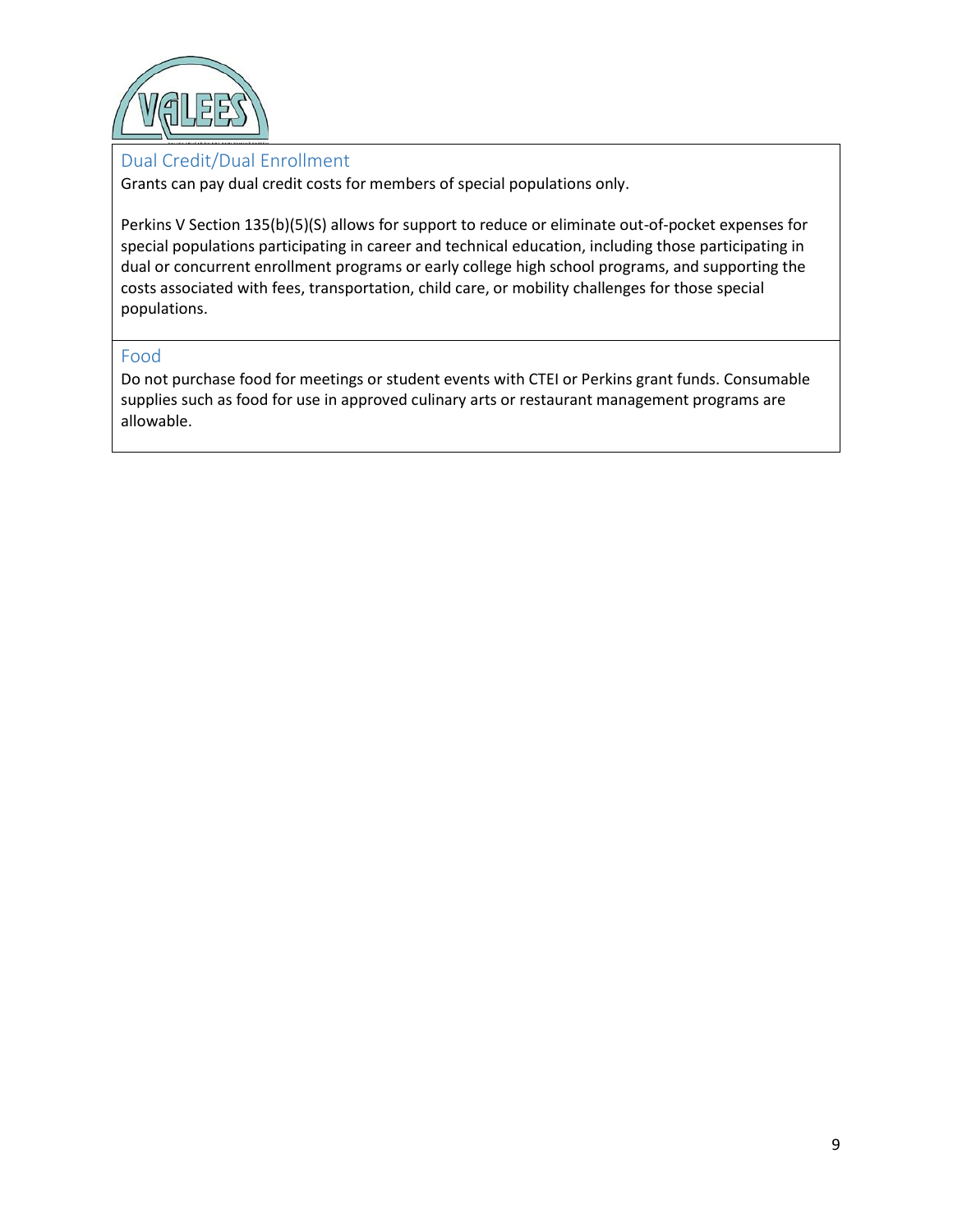

#### <span id="page-9-0"></span>Elementary Career Development

- 1. Expenditures must equal the elementary portion of the grant. Se[e subgrantee allocation](https://www.valees.org/grants/)  [table.](https://www.valees.org/grants/)
- 2. Expenditures must be identified in the narrative portion of the grant.
- 3. From ISBE, "activities are allowable for support, development and implementation of an organized sequence of career development learning activities for students in kindergarten through eighth grades. These activities encompass self-knowledge, education and occupational awareness and exploration, as well as career planning. "
- 4. Materials purchased with elementary funds must be used in the classroom. Books and materials for the LRC are not allowable.
- 5. Equipment is not allowable with elementary funds. Items that are under the \$500 threshold for equipment but appear equipment-like could include: Chromebooks, tablets, printers, etc. are also not allowable.
- 6. Allowable **staff activities** for elementary career development, per ISBE:
- An activity or event that trains participants with a career development skill that they will use in their classroom or other educational situation.
- Business and Industry Visitation: A professional development activity that sends teachers, counselors, administrators or other educational personnel to a business, industry or community institution for the purpose of learning what career skills and concepts are used and incorporating that knowledge into educational experiences for students.
- Conferences: An activity or event that has career development activities featured in session topics and/or a participant can learn career concepts and skills that are used by others. Connections Conferences and the Careers Conference (Madison WI) are examples.
- 7. Allowable **student activities** for elementary career development, per ISBE:
- ICPs: Individualized career plans can be started in the elementary level to document the career development experiences of students.
- Field Trips: A trip to a business, industry or community institution by a group of students to learn the processes performed there, the occupations demonstrated there and the career skills used on the job.
- Job Shadowing: An experience in which the student observes a worker doing a particular job.
- Career Information System: Usually a computerized software system (or materials) that provide students with career information. (Electronic devices are not allowable.)
- Experiential Classroom Experiences: Student experiences in the classroom that teach career concepts or skills while integrating the Illinois Learning Standards into the coursework. Separate career courses or modules as well as integrated activities are experiential classroom experiences. Purchase of career materials may qualify if used in the classroom.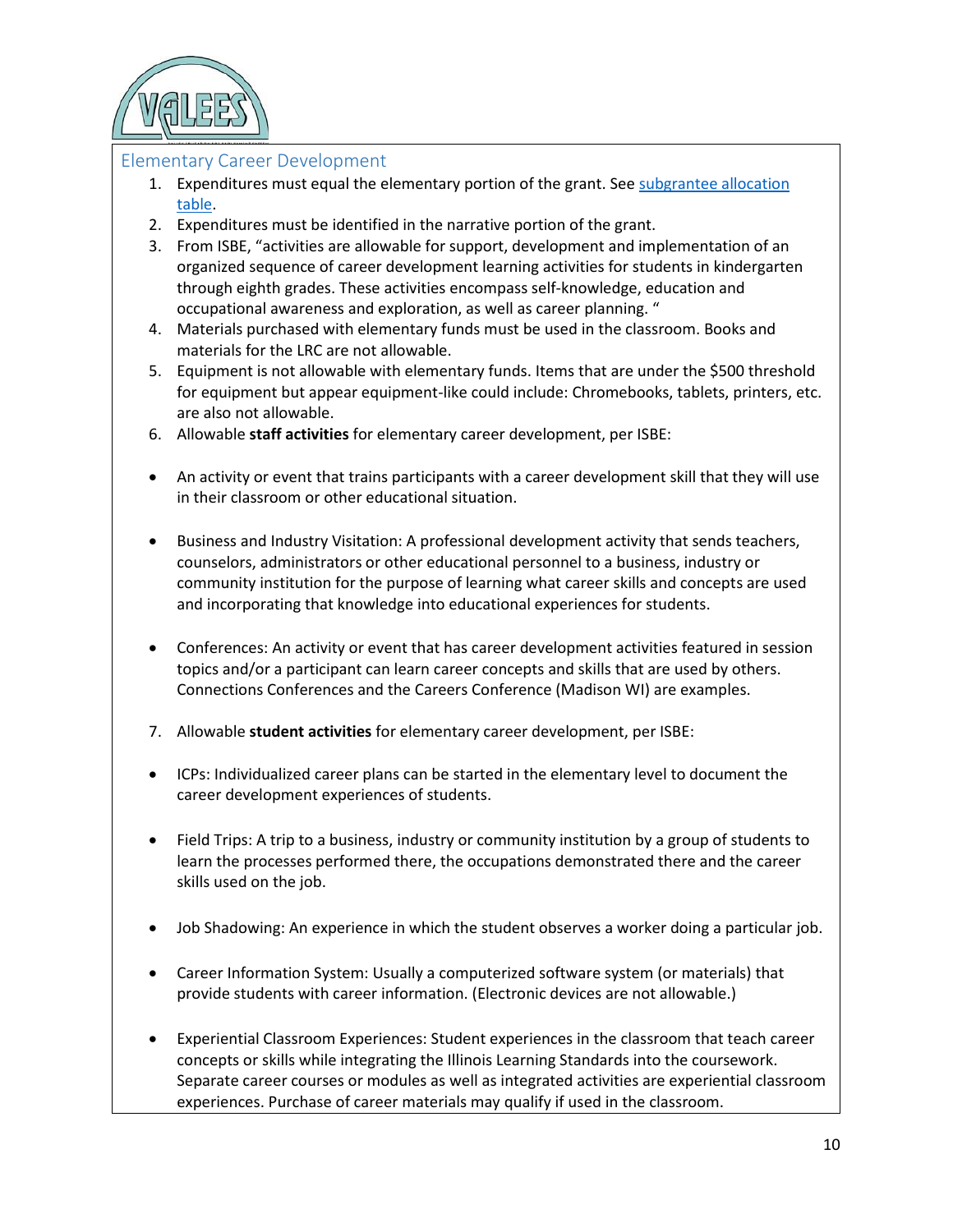

• Career Fairs: A special event designed for students in which speakers from the community assemble at a site to share information about their careers. Career Days are organized similarly and qualify in this category.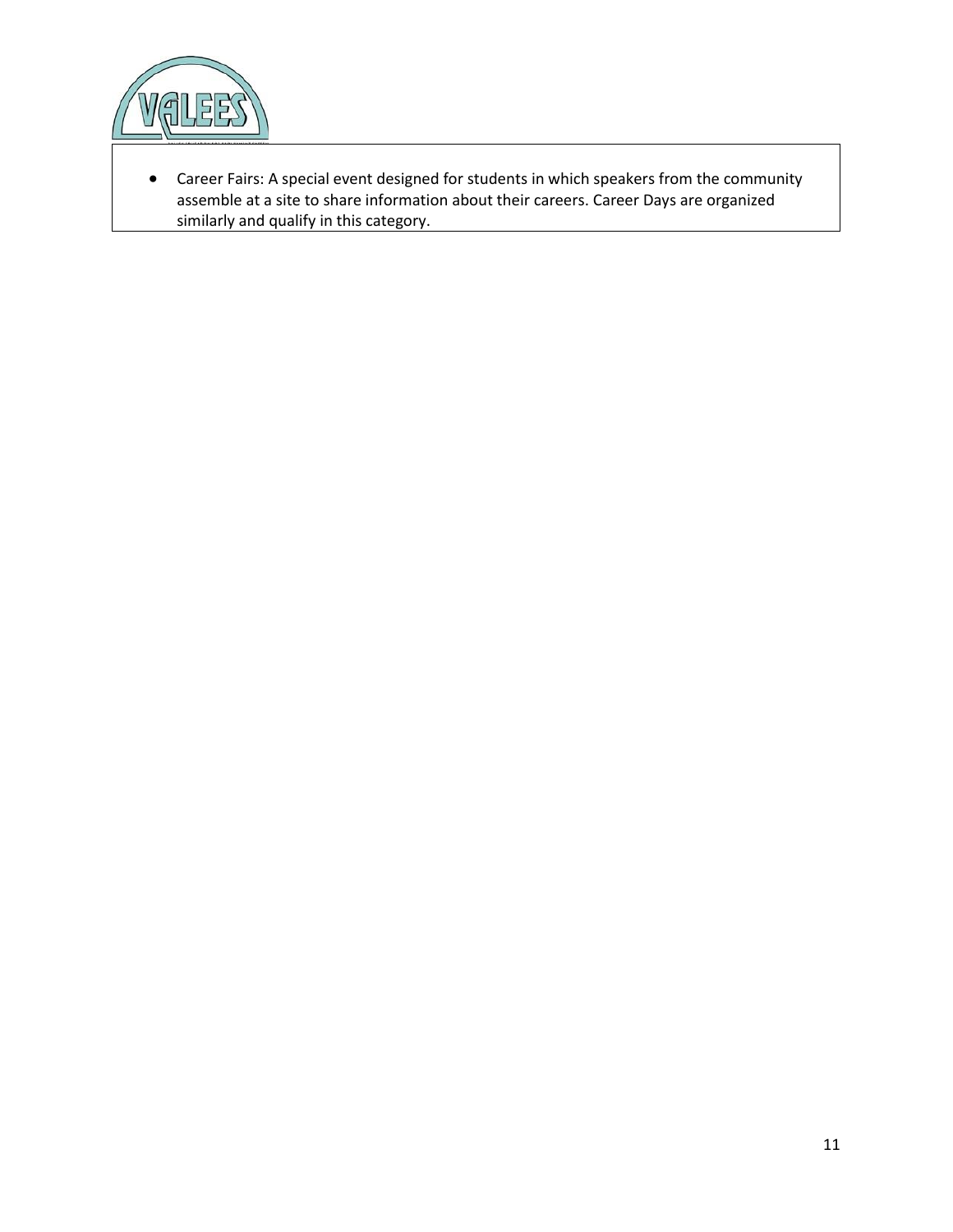

#### <span id="page-11-0"></span>Equipment

- 1. Equipment should be purchased as soon as the grant is approved. Equipment purchasing should be completed in first semester. Equipment approved in the FY22 grant is intended for student use beginning in FY22.
- 2. Instructional equipment is allowable and should be recorded in Function 1000 Instruction.
- 3. Equipment has a per unit cost over \$500.
- 4. Equipment requires prior written approval. When writing the grant include: name of equipment, per unit cost, number of units purchasing, total cost. Example: *2 circular saws, unit cost \$700, total cost \$1,400*
- 5. All equipment must be recorded and inventoried annually. Inventories must be submitted to the VALEES office annually by October 15.
- 6. If the district's Board of Education has approved a policy for the use of a 700 account for noncapitalized equipment, the Board of Education policy and approval date must be listed every time the 700 account is being used. *Example: The Board of Education of School District ABC established a threshold of \$500 - \$2,500 for non-capitalized equipment on October 4, 2006.*
- 7. General classroom furniture, equipment, any physical modifications and building repairs are the responsibility of the local district.
- 8. Equipment purchased for teachers is not allowable. No teacher computers, printers laptops, tablets, etc.

#### <span id="page-11-1"></span>Furniture

General classroom furniture, equipment, any physical modifications and building repairs are the responsibility of the local district. Not allowable in the grant.

#### <span id="page-11-2"></span>Industry recognized credentials

There is no cap on inclusion of industry-recognized credentials/certifications/licenses for approved programs that align to high-skill, high-wage, or in-demand industry sectors or occupations.

• CLNA stakeholders and existing advisory committees should provide guidance on which credentials/certifications/licenses to offer.

• Function code 2230 shall be used to record the cost of all student assessment and testing, including industry-recognized credentials, certifications, and licenses. The object code will be either 300 or 400, depending on the type of expense. The expenditure description must itemize the specific name and total cost of the assessment or testing for each credential, certification, or license paid for by the grant.

## <span id="page-11-3"></span>Lobbying

Costs related to lobbying activities are unallowable.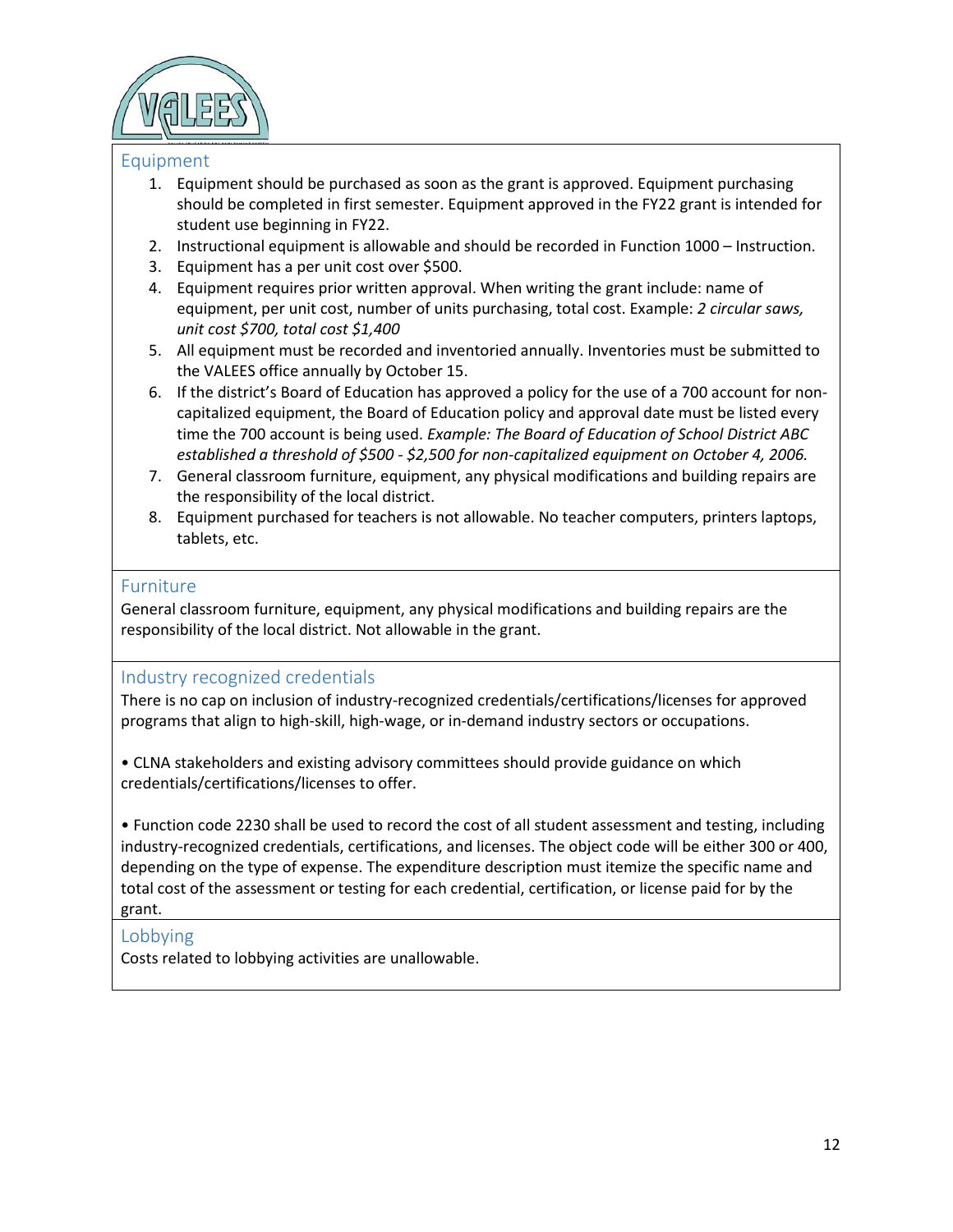

#### <span id="page-12-0"></span>Memberships

CTE-related school district memberships in business, technical, and professional organizations are allowable.

CTE-related organization subscriptions to business, professional, and technical periodicals is also allowable.

Individual memberships are not allowable (CFR 200.454)

#### <span id="page-12-1"></span>Out-of-state travel

Students: Out-of-state travel for students cannot be included in either grant. This includes, but is not limited to, CTSO events/competitions, field trips, etc. More than 50 miles outside of the Illinois border constitutes out-of-state.

CTE Teacher (and other allowable roles) Professional Learning: Related to the purposes of this grant will be allowed with ISBE approval, which should be obtained at least 30 days prior to the travel date. Such travel must be in accordance with written EFE System policy. Travel will be reimbursed at rates defined in this policy. Such travel records must be maintained at the local level for audit purposes.

The following details must be included in the expenditure description and itemization textbox for outof-state travel for CTE Teacher and other allowable roles: function attending, location, number of travelers, projected cost, date(s) of travel, and benefit to project.

#### <span id="page-12-2"></span>Professional development

- 1. From ISBE, *to maintain consistency in coding of professional development: function code 2210 shall be used to record and report all professional development expenses. In the event a substitute teacher is needed while the regular teacher attends a professional development activity, a substitute teacher shall be charged to function 2210.*
- 2. From ISBE, *if a regular teacher conducts a professional development class above and beyond his or her everyday responsibilities, the stipend paid to that teacher shall be recorded in 2210.*
- 3. Tuition expenses for teachers are unallowable.
- 4. If professional development requires out-of-state travel, see section titled out-of-state travel.

#### <span id="page-12-3"></span>**Projectors**

Classroom projector systems are allowable, but must have a detailed explanation as to how projection systems will improve **student** technical skills. Without an explanation as to how student skills are improved, a projector is considered a piece of teacher equipment and will be disallowed. At times, even with support for technical skill attainment, the request to purchase classroom projectors has been denied by ISBE.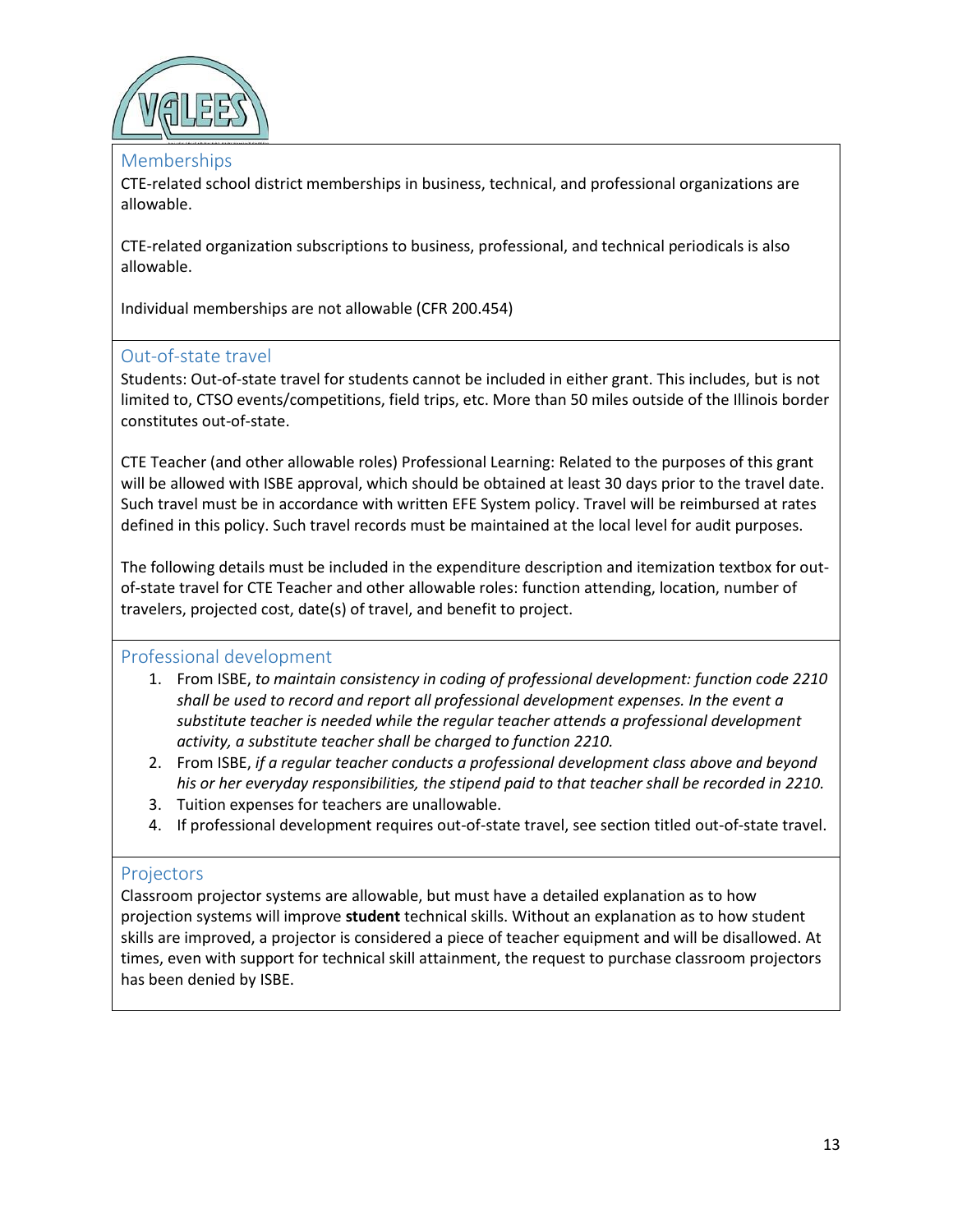

#### <span id="page-13-0"></span>Salary

- 1. All salary requests must have the following information: First and last name of teacher or career counselor, title, amount of salary being requested, percent of total salary this amount represents, and annual salary. An example: *Robert Smith, certified agriculture teacher, \$2,500 or 5% of salary, salary is \$50,000 annually.*
- 2. Salaries for non-certified personnel are unallowable.
- 3. Administrator salaries are unallowable.

#### <span id="page-13-1"></span>Software

- 1. Software that a student accesses through a Web-browsers should be coded as 1000-300
- 2. Software that is installed on a local workstation or server should be coded as 1000-400.
- 3. It is the expectation of VALEES that any software accessed through the Web or installed on a local workstation is [SOPPA compliant.](https://ltcillinois.org/services/ispa/)

#### <span id="page-13-2"></span>**Students**

The following costs relating to students are not allowable: monetary compensation/stipends to students, direct tuition payments (exception for special population students) out-of-state travel for students, including but not limited to CTSO events/competitions or field trips, tuition and student transportation to and from home school and Career or Vocational Center.

#### <span id="page-13-3"></span>**Supplies**

- 1. 1000-400 for instructional supplies.
- 2. 2120-400 for guidance supplies.
- 3. It is acceptable to be general when describing supplies. Supply items do not need to be itemized as equipment does. Wording such as: *Supplies to support drafting and woods CTE programs to include lumber, small hand tools, etc.* is acceptable.

#### <span id="page-13-4"></span>**Tuition**

Tuition is not an allowable expense for students or staff.

#### <span id="page-13-5"></span>Warranties and Protection Plans

Warranties and protection plans for items purchased with grant funds are unallowable and are the responsibility of the district.

# <span id="page-13-6"></span>Supplement versus Supplant

Federal funds may not be used to supplant state or local funds. Expenditures previously made with federal funds, which are allowable under the CTEI grant, may be include in the budget. **However, once those activities are paid out of state or local funds they cannot again be paid for with federal money.**  That constitutes supplanting which is not allowed. (ISBE, Career & Technical Education Improvement Grant Instructions, page 14, FY19).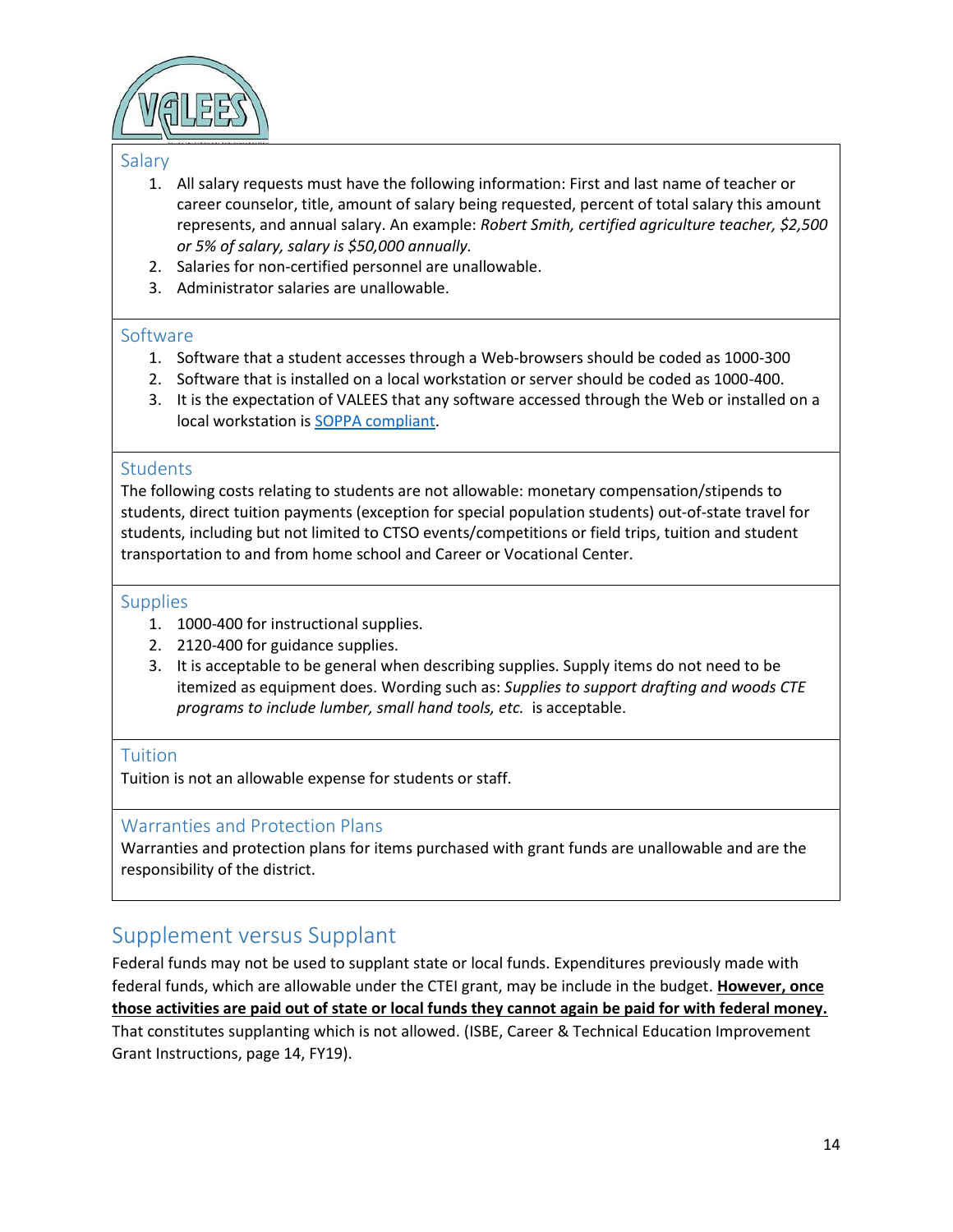

Page 45 from the ISBE Fiscal Procedures Handbook - *"The provision of most federal and state funded programs provides that only supplemental costs may be charged. Those funds are intended to supplement (i.e. in addition to) and not supplant (i.e. replace) local funds."*

## <span id="page-14-0"></span>Amendments

A serious effort must be made to write the original grant application with a team of stakeholders at the building and district level that are well-informed of the district's plans for the FY22 implementation of CTE programs. Minimize/eliminate the need for grant amendments.

#### **Call or email the VALEES office before submitting an amendment.**

Below is guidance on amendments provided by ISBE.

Grant amendments are required when there is a change in the budget over the pre-determined threshold and when there is a change in scope or a new budget expenditure not previously approved in the budget. Certainly amendments can be submitted with changes less than the threshold and are recommended, so the grant can most closely reflect the expenditures. However, the guidance below addresses the requirement for amending, as it relates to changes in the budget.

The required amendment threshold is 10% or \$1,000 change, whichever is greater. This is no longer by specific cell, but it is now a change based on the **object code total**. See the example below.

|                                        | <b>Instructions</b><br><b>Budget</b> (Read Only) |                                                       |                        |                                           |                                            |                                                  |                                   |                                       |                                   |              |
|----------------------------------------|--------------------------------------------------|-------------------------------------------------------|------------------------|-------------------------------------------|--------------------------------------------|--------------------------------------------------|-----------------------------------|---------------------------------------|-----------------------------------|--------------|
|                                        | <b>LINE FUNCTION</b>                             | <b>EXPENDITURE ACCOUNTING</b>                         | <b>SALARIES</b><br>100 | <b>EMPLOYEE</b><br><b>BENEFITS</b><br>200 | <b>PURCHASED</b><br><b>SERVICES</b><br>300 | <b>SUPPLIES &amp;</b><br><b>MATERIALS</b><br>400 | <b>CAPITAL</b><br>OUTLAY**<br>500 | <b>OTHER</b><br><b>OBJECTS</b><br>600 | <b>NONCAP</b><br>$EQUIP**$<br>700 | <b>TOTAL</b> |
|                                        | 1000                                             | <b>Instruction</b>                                    |                        |                                           | 4,000                                      | 41,000                                           | 34,570                            |                                       |                                   | 79,570       |
|                                        | 2120                                             | <b>Guidance Services</b>                              |                        |                                           |                                            |                                                  |                                   |                                       |                                   |              |
|                                        | 2210                                             | Improvement of Instruction Services                   |                        |                                           | 2,000                                      |                                                  |                                   |                                       |                                   | 2,000        |
|                                        | 2230                                             | Assessment & Testing                                  |                        |                                           |                                            |                                                  |                                   |                                       |                                   |              |
| 10                                     | 2300                                             | General Administration                                |                        |                                           |                                            |                                                  |                                   |                                       |                                   |              |
| 13                                     | 2520                                             | Fiscal Services*                                      |                        |                                           |                                            |                                                  |                                   |                                       |                                   |              |
| 15                                     | 2540                                             | Operation & Maintenance of Plant<br><b>Services</b>   |                        |                                           |                                            |                                                  |                                   |                                       |                                   |              |
| 127                                    | 4000                                             | Payments to Other Districts and<br>Governmental Units |                        |                                           |                                            |                                                  |                                   |                                       |                                   |              |
| 29<br><b>Total Direct Costs</b>        |                                                  |                                                       |                        | 6,000                                     | 41,000                                     | 34,570                                           |                                   |                                       | 81,570                            |              |
| Approved Indirect Costs X 3.15%<br>130 |                                                  |                                                       |                        |                                           |                                            |                                                  |                                   |                                       |                                   |              |
| <b>Total Budget</b><br>131             |                                                  |                                                       | 81,570                 |                                           |                                            |                                                  |                                   |                                       |                                   |              |

Given the above budget, an amendment would be based on changes in the object code column total seen in line 29. For example, would an amendment be required if:

• Am I required to amend if I increase purchased services (300) column by \$1,500 for one of my activities? I plan to move funds from 1000/400 to 2210/300.

*Yes, because changing the total in the 300 column by \$1,500 is over the threshold. The threshold at which you would need to amend would be if the change was over \$1,000 (so total of column 300 was more than \$7,000). The change requested to be made here puts the 300 column total at \$7,500. The ability to change up to \$1,000 is based on the amendment threshold rule: 10% of \$6,000 is \$600 or \$1,000 whichever is greater; in this case, the \$1,000 is greater, so the change can be up to \$1,000 before an amendment is required.*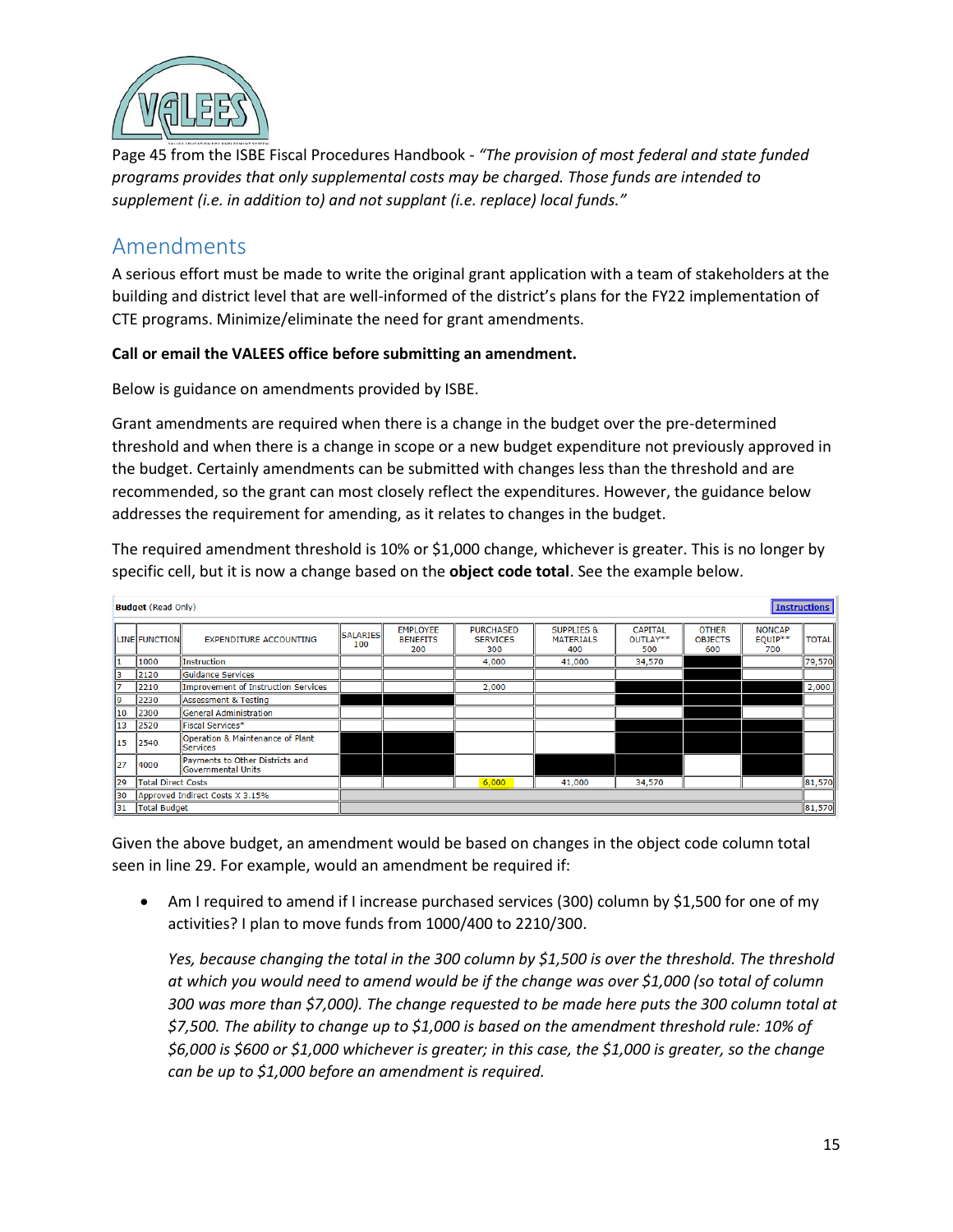

|     | <b>Instructions</b><br><b>Budget</b> (Read Only) |                                                                |                        |                                           |                                            |                                                  |                                   |                                       |                                 |              |
|-----|--------------------------------------------------|----------------------------------------------------------------|------------------------|-------------------------------------------|--------------------------------------------|--------------------------------------------------|-----------------------------------|---------------------------------------|---------------------------------|--------------|
|     | <b>LINE FUNCTION</b>                             | <b>EXPENDITURE ACCOUNTING</b>                                  | <b>SALARIES</b><br>100 | <b>EMPLOYEE</b><br><b>BENEFITS</b><br>200 | <b>PURCHASED</b><br><b>SERVICES</b><br>300 | <b>SUPPLIES &amp;</b><br><b>MATERIALS</b><br>400 | <b>CAPITAL</b><br>OUTLAY**<br>500 | <b>OTHER</b><br><b>OBJECTS</b><br>600 | <b>NONCAP</b><br>EQUIP**<br>700 | <b>TOTAL</b> |
|     | 1000                                             | <b>Instruction</b>                                             |                        |                                           | 4,000                                      | 41,000                                           | 34,570                            |                                       |                                 | 79,570       |
|     | 2120                                             | <b>Guidance Services</b>                                       |                        |                                           |                                            |                                                  |                                   |                                       |                                 |              |
|     | 2210                                             | Improvement of Instruction Services                            |                        |                                           | 2,000                                      |                                                  |                                   |                                       |                                 | 2,000        |
| ١q  | 2230                                             | Assessment & Testing                                           |                        |                                           |                                            |                                                  |                                   |                                       |                                 |              |
| 10  | 2300                                             | <b>General Administration</b>                                  |                        |                                           |                                            |                                                  |                                   |                                       |                                 |              |
| 13  | 2520                                             | Fiscal Services*                                               |                        |                                           |                                            |                                                  |                                   |                                       |                                 |              |
| 15  | 2540                                             | Operation & Maintenance of Plant<br><b>Services</b>            |                        |                                           |                                            |                                                  |                                   |                                       |                                 |              |
| 127 | 4000                                             | Payments to Other Districts and<br><b>l</b> Governmental Units |                        |                                           |                                            |                                                  |                                   |                                       |                                 |              |
| 129 | Total Direct Costs                               |                                                                |                        |                                           | 6,000                                      | 41,000                                           | 34,570                            |                                       |                                 | 81,570       |
| 130 | Approved Indirect Costs X 3.15%                  |                                                                |                        |                                           |                                            |                                                  |                                   |                                       |                                 |              |
| 131 | Total Budget                                     |                                                                |                        |                                           |                                            |                                                  |                                   |                                       |                                 | 81,570       |

Given the above budget, an amendment would be based on changes in the object code column total seen in line 29. For example, would an amendment be required if:

• Am I required to amend if I move \$3,500 from 1000/500 to 1000/400 for an already approved purchase?

*No, because you have not met the amendment threshold. Look at the total of the increasing column (400); not the decreasing column (500). The total in column 400 is \$41,000, so the amendment threshold is either \$4,100 or \$1,000 whichever is greater. In this case, an amendment would be required if the total of column 400 exceeded \$45,100 (\$41,000 + \$4,100). The budget change proposed was only \$3,500, making the total of the column \$44,500, which does not exceed the threshold.* 

This is guidance to assist you in understanding what is printed in the Fiscal Policies and Procedures Handbook for State and Federal Grants. In addition to your grant administrator and program consultants, this handbook should be your go to resource for the specific requirements and procedures to follow.

# <span id="page-15-0"></span>Reporting

**CTEI** reporting includes 1.) the district's CTEI spreadsheet available on [www.valees.org](http://www.valees.org/) be completed and submitted and 2.) the general ledger from the district's administrative financial software be submitted to support the expenditures documented on the CTEI spreadsheet.

## **FY22 CTEI report due dates:**

December 15, 2021

March 15, 2021

June 1, 2021 (final report)

VALEES will only send CTEI payments to districts with evidence of appropriate grant purchasing. Meaning that if the VALEES office has a payment to the district that represents 20% of the district's total CTEI allocation, VALEES requires documentation that 20% of the district's allocation has been spent in accordance with the grant.